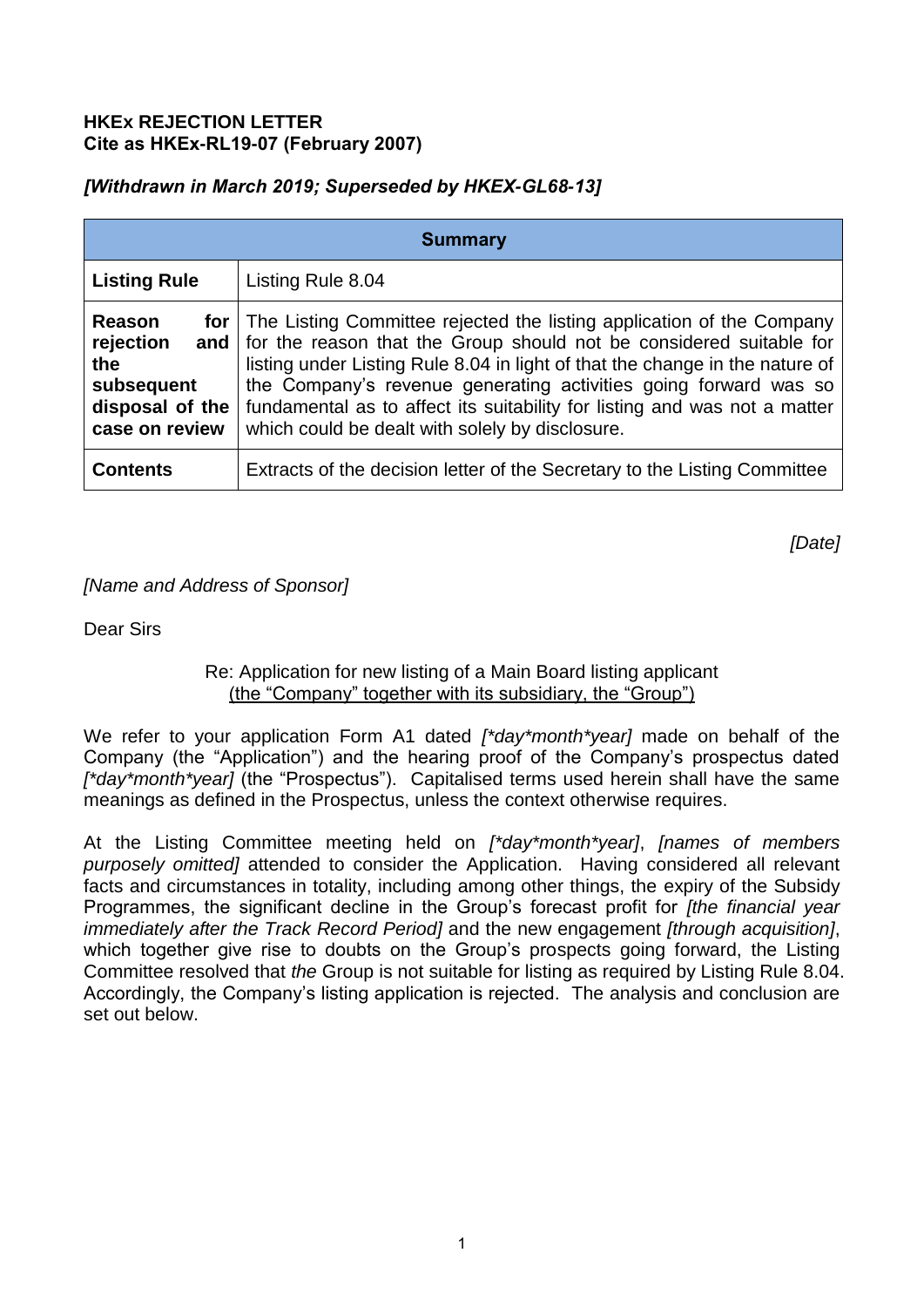# **A. Relevant Facts**

### *Expiry of Subsidy Programmes*

- 1. During the Track Record Period (comprising *[Year 1, Year 2 and Year 3]*), the Group has been awarded contracts to supply and install *[Product X]* under certain government Subsidy Programmes. These Subsidy Programmes all expired *[immediately after submission of listing application]*.
- 2. *[Approximately 35% of the Group's revenue for each of the three years during the Track Record Period and for the five months after Year 3]* was attributable to the sales and installation of *[Products X]* in connection with the Subsidy Programmes.
- 3. Based on the Sponsor's submission, the Group's forecast profit *[for the year immediately after Year 3]* is expected to be *[a decline of approximately 40% as compared to that of Year 3]*.

#### *Product Y*

- 4. *[Immediately after Year 3]*, the Group entered into a sale and purchase agreement to acquire 42.5% interest in *[Entity X]*. *[Entity Y]*, a subsidiary of *[Entity X]*, was granted an exclusive right of daily operations of the Plant to supply processed *[Product Y]* to the certain surrounding areas of the Plant for a period of 50 years starting from *[the end of Year 2]*. The Plant is currently under construction and is expected to commence operation around *[one year after submission of listing application]*.
- 5. The acquisition of the interests in *[Entity X]* was approved by the shareholders of the Company at an extraordinary general meeting *[2 months after the Track Record Period]*.
- 6. The net loss of *[Entity X]* Group *[for Year 2, Year 3 and the six months after Year 3 represented approximately less than 10% of the Group's profit]*.

# **B. Applicable Listing Rules**

7. Listing Rule 8.04 states that "*[B]oth the issuer and its business must, in the opinion of the Exchange, be suitable for listing*".

# **C. The Issue**

8. Given the expiry of the Subsidy Programmes, the significant decline in the Group's forecast profit and the new engagement in the *[Product Y]* business through acquisition, the Listing Committee has reviewed whether the state of affairs of the Group including the change in revenue generating activities and the possible decline in the Company's future financial performance would render the Company unsuitable for listing on the Main Board at this time.